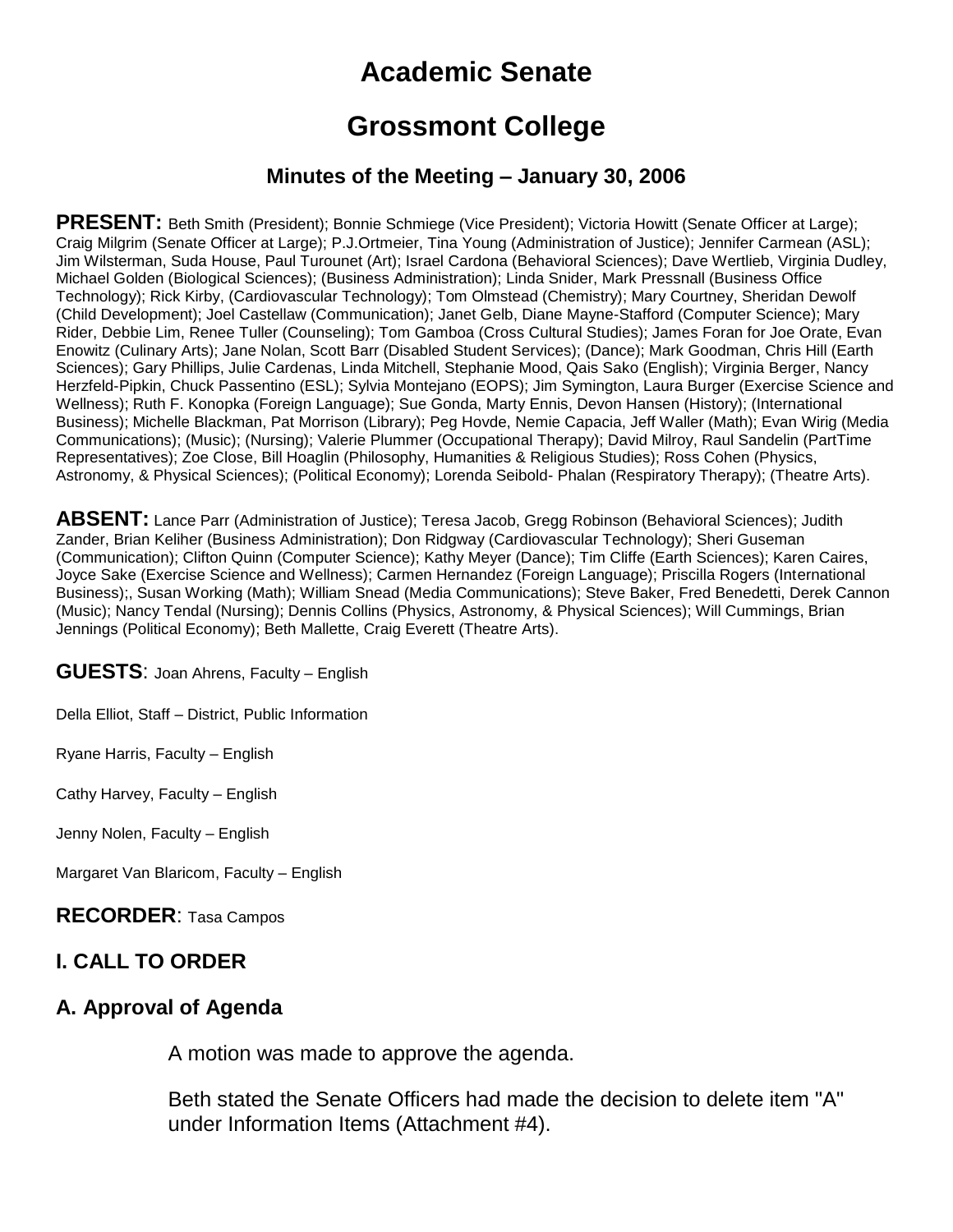M/S/U Montejano/Kirby

## **Approval of Minutes from December 5, 2005**

A motion was made to approve the minutes from the December 5, 2005 meeting.

M/S/U Schmiege/Rider

# **Approval of Minutes from January 19, 2006**

A motion was made to approve the minutes from the January 19, 2006 meeting.

M/S/P Dudley/Milroy

There was one abstention.

## **II. PRESIDENT'S REPORT**

Beth reported on the following:

She reminded the group the Accreditation Surveys are due in tomorrow, Tuesday, January 31<sup>st</sup>. There was a question regarding submitting the survey electronically and whether or not it would remain anonymous. Beth stated as far as she knew all surveys will be anonymous. A request was made for a hard copy.

The Presidential Hiring Search Committee members have been selected. The group reviewed the following list by overhead:

Chair Dr. Dean Colli

GC Academic Senate Sue Jensen, Beth Smith, & Curtis Stevens

United Faculty Zoe Close

CSEA Dave McDade

Admin. Association Peter White

Classified Senate Bernadette Black

GC Foundation Ernie Ewin

Community at Large Jim Davis & Gary Clasen

District Rep Gerri Perri & Jim Austin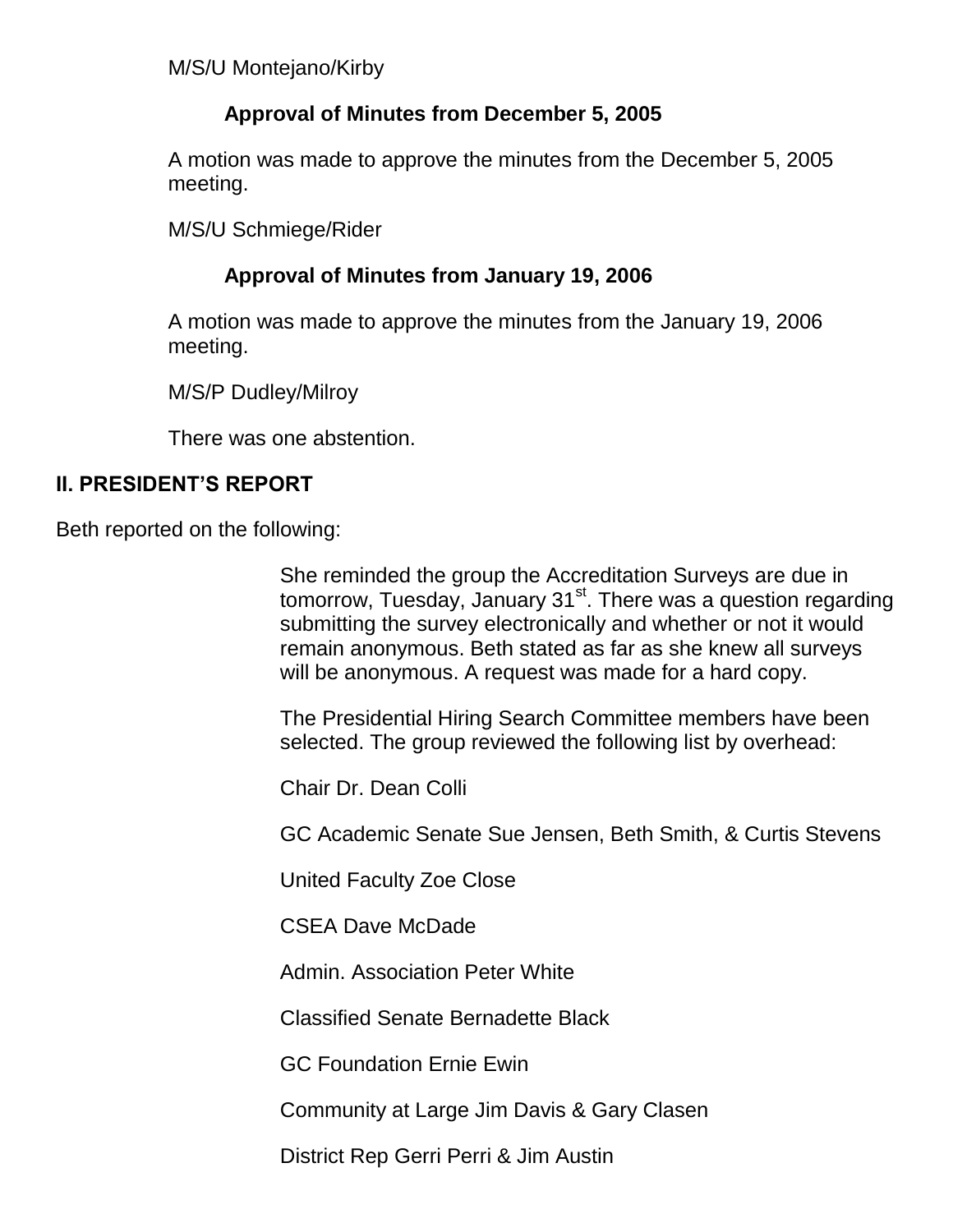#### ASGC Charles Brown

Beth stated that Dr. Dean Colli had been selected to sit as the Interim President until the hiring and selection process has been completed. A possible co-chair position may be added to this committee. There is some concern regarding the diversity among this committee. The final approval of the committee structure will be decided by the chancellor.

A yellow hand-out was distributed with information from the February 2006 Senate Rostrum Newsletter put out by the Academic Senate for California Community Colleges. Beth encouraged the group to read the monthly ASCCC newsletter. The hand-out was titled SB 55 (Lowenthal) Creating a Uniform Response to Academic Senate Motions of No Confidence. The group discussed the information pertaining to the bill. If passed, the bill will go into effect January 2007. Please contact your assembly representatives and show your support for the bill.

The State Senate will be having the regular session meeting in April. SOC would like to have some Grossmont faculty attend. If interested in attending, please contact one of the senate officers.

The Student referrals process to the Tech Mall that was passed by the senate last December is not working. There has been concern expressed to the senate by faculty regarding the situation and the problems that are occurring. Students are not being allowed access to the computers. SOC will be meeting with Dean Colli and Kats Gustafson this week to discuss and review the situation. The Counseling office is doing a great job in trying to assist the students who are experiencing this problem. The issue needs more discussion within the Academic Senate and this will be one of the agenda items at the next senate meeting on Monday, February  $6<sup>th</sup>$ . Please assist your students to the best of your capability in providing them with what they need in order to gain access. The form template is available on the college webpage under syllabus resources.

Craig Milgrim gave a brief update on the Allocation Task Force meeting last Friday. The group has been given the task to create a new allocation method for the district. The group consists of Grossmont, Cuyamaca and District representatives. The meeting was very amicable and contained great dialogue. The group agreed that there is insufficient information to put together a new formula right now. A list of items was submitted by the committee to Jack Randall who facilitates the meetings. February is the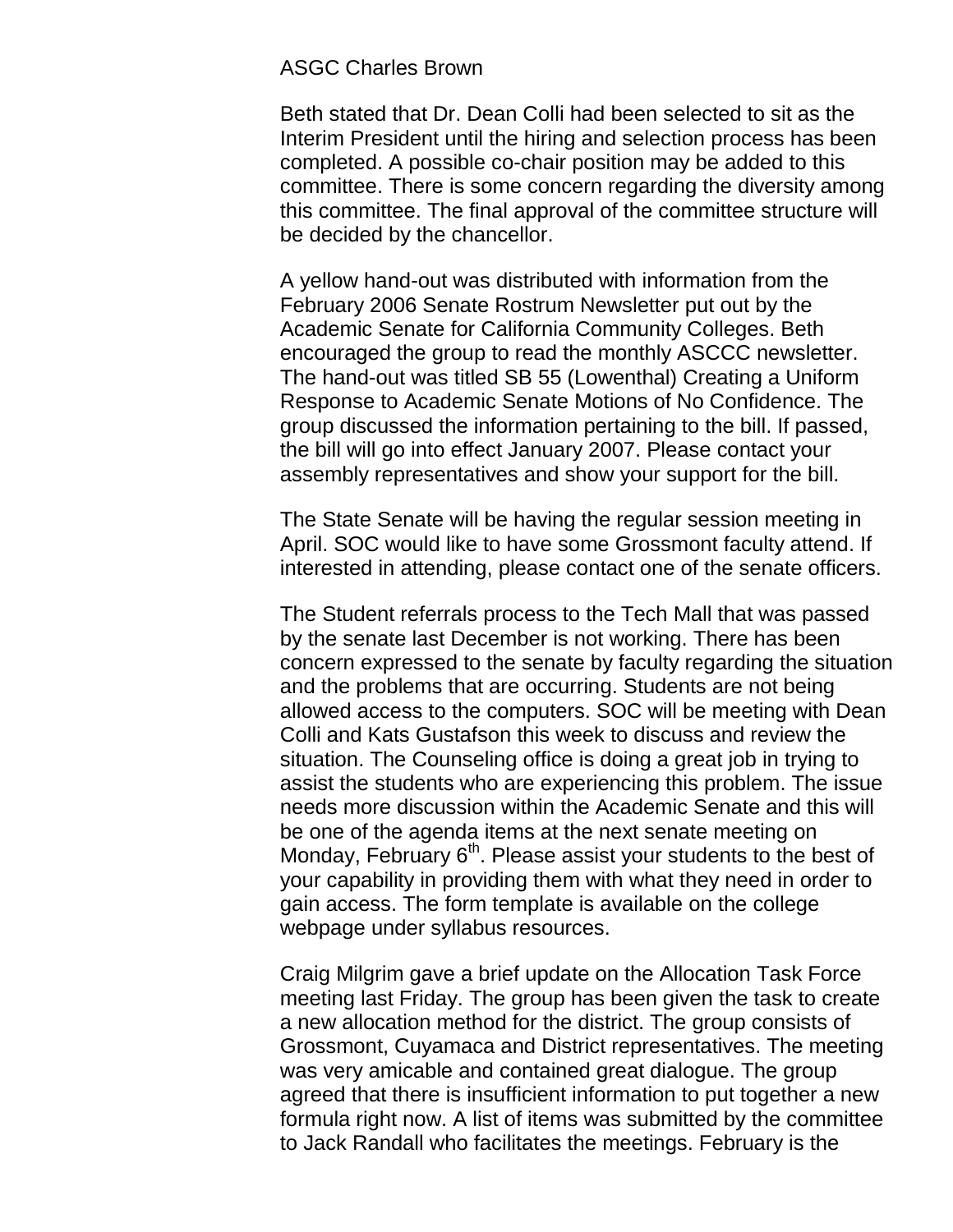deadline to move on the 2006-07 Budget and the committee agreed to move forward with the current allocation formula for the new budget year. Nothing will change at this point, and the Academic Senate will be updated with additional information as it becomes available.

### **llI. ACTION ITEMS**

#### **Part Time Faculty Resolution on Union/Senate Cooperation – Attachment #1**

Beth shared the resolution had been submitted as an information item last December.

A motion was made to approve the resolution.

A motion was made to amend the resolution by removing the words "vested with the authority" in the last paragraph and replacing it with "encouraged."

A hand count was required.

M/S/Passed Milroy/Konopka

A motion was made to amend the resolution by removing the words "on behalf of the senate".

A hand count was required

M/S/Passed Milgrim/Hoaglin

The group continued to discuss the resolution and its implications.

A motion was made to call the question and end discussion.

A hand count was required.

M/S/Passed Wertlieb/Milroy

A hand count was taken in determining the approval of the resolution. There were 5 ayes, 37 nays, and 15 abstentions. The resolution failed.

M/S/F Burger/Milroy

#### **Resolution of No Confidence in the Board – Attachment #2**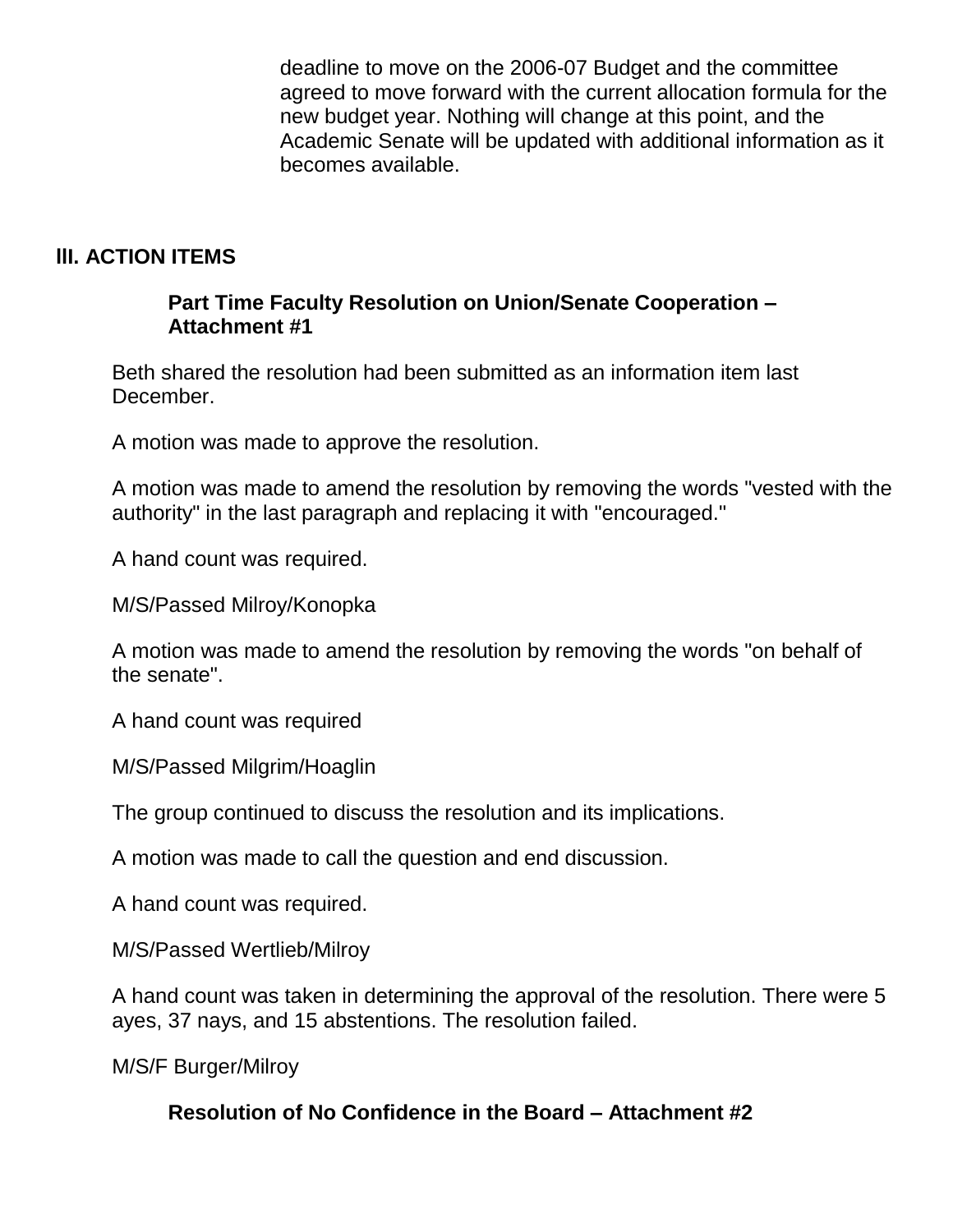Beth suggested the group spend the remainder of the meeting to discuss the three resolutions, attachments #2, #3 and #5. She discussed the upcoming meeting dates of February  $6<sup>th</sup>$  and March  $6<sup>th</sup>$  and stated there are a few academic issues that need to be discussed as soon as possible and is planning to discuss them at the February 6<sup>th</sup> meeting. The senate needs to review the resolutions and make some decision regarding the contents. Any faculty member or department is free to write additional/alternative resolutions to be reviewed by the senate. Everyone should be involved in the dialogue and decisions being used to create the resolutions. The target date to discuss the resolutions is March  $6<sup>th</sup>$ .

A motion was made to table attachments #2 and #3, continue the discussion of the content, and move the resolutions to action on March  $6<sup>th</sup>$ .

M/S/U House/Milgrim

A motion was made to call the question.

#### M/S/U Hill/Wirig

The group continued to discuss the contents of Attachment #2, #3, and #5. The group discussed the reasoning behind Attachment #5.

Gary Phillips, Chair of the English Department, shared the English Department faculty had met last week and reviewed the resolutions. Gary read a letter to the members of the Academic Senate from the English and ESL Departments stating they support tabling resolutions Attachment #2 and Attachment #3 and review other options. The letter requested the Academic Senate seek outside mediation in order open up communication between Grossmont College and the District. Beth thanked Gary and the English Department for their opinions.

The group discussed the issue of outside mediation and that fact that the Grossmont Academic Senate has already requested it, the in form of Technical Assistance, several times, but it was denied by the chancellor.

Beth encouraged all ideas and opinions. Please forward all ideas to the senate officers.

### **Resolution Asking for Resignation of Chancellor Omero Suarez and Vice Chancellors Jim Austin and Ben Lastimado – Attachment #3**

Discussed in item #B.

#### **IV. INFORMATION ITEMS**

**Resolution Providing Direction to the Senate Representatives on the District Allocation Task Force – Attachment #4**